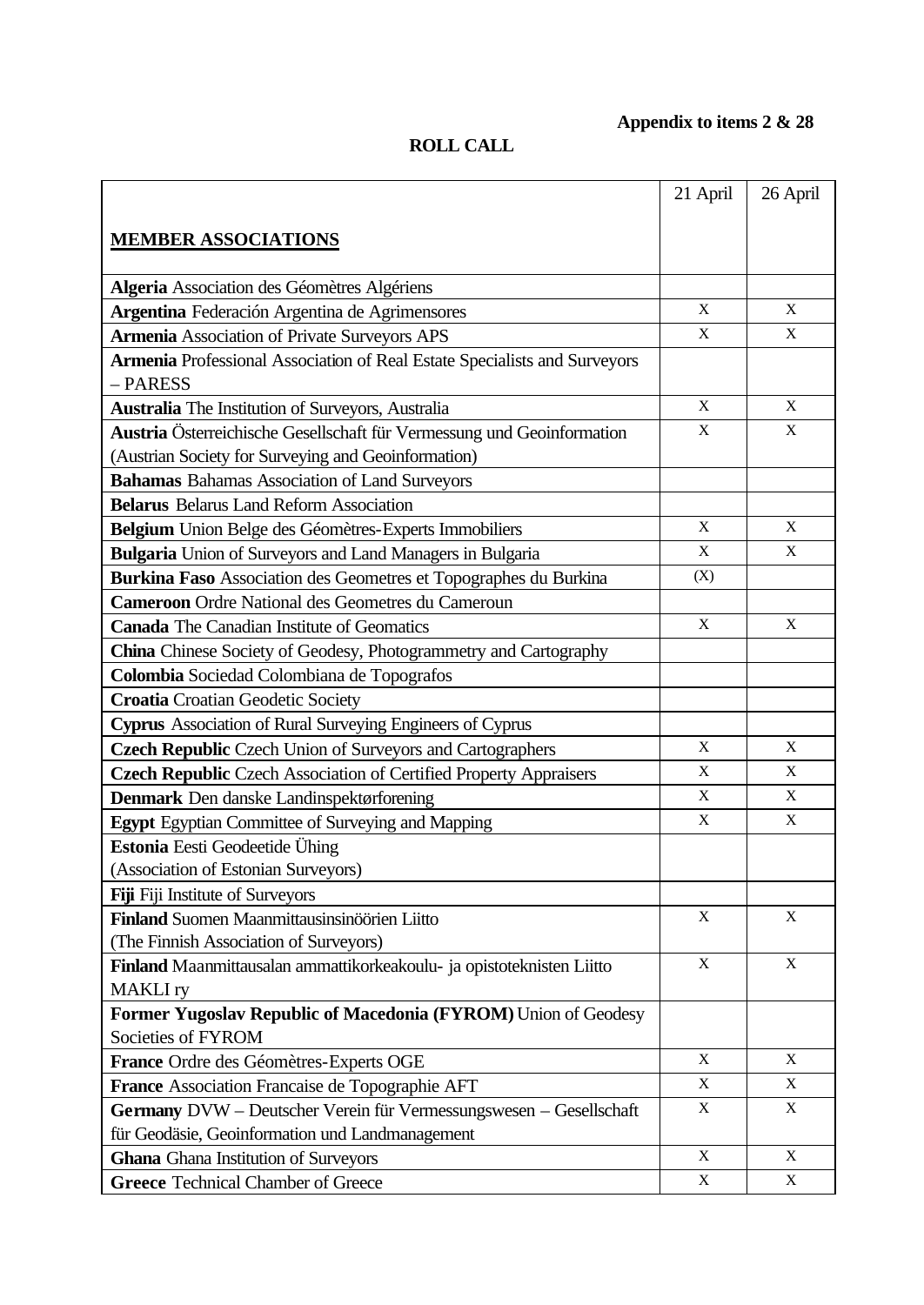| Greece Hellenic Association of Rural and Surveying Engineers HARSE       | X                         | X           |
|--------------------------------------------------------------------------|---------------------------|-------------|
| Hong Kong SAR, China The Hong Kong Institute of Surveyors                | $\mathbf X$               | X           |
| Hungary Magyar Földméresi, Térképészeti és Távérzkelési Társaság         | $\mathbf X$               | $\mathbf X$ |
| Indonesia Ikatan Surveyor Indonesia                                      |                           |             |
| <b>Ireland</b> The Society of Chartered Surveyors                        |                           |             |
| <b>Ireland</b> The Irish Institution of Surveyors                        |                           |             |
| <b>Israel</b> Association of Licensed Surveyors in Israel                | $\mathbf X$               | X           |
| <b>Israel Israel Land Valuers Association</b>                            | $\mathbf X$               | X           |
| Italy Consiglio Nazionale Geometri                                       | $\mathbf X$               | $\mathbf X$ |
| Jamaica The Land Surveyors Association of Jamaica                        | $\mathbf X$               | $\mathbf X$ |
| Japan Nippon Sokuryosha Renmei                                           | X                         | X           |
| (Japan Federation of Surveyors JFS)                                      |                           |             |
| Kenya Institution of Surveyors of Kenya                                  | $\mathbf X$               | $\mathbf X$ |
| Korea, Republic of Korea Confederation of Surveyors                      | X                         | X           |
| Latvia Latvian Associations of Surveyors                                 | $\mathbf X$               | X           |
| Lebanon Ordre des Géomètres-Topographes du Liban                         |                           |             |
| Lithuania Lithuanian Association of Surveyors                            |                           |             |
| Lithuania Lithuanian Association of Property Valuers                     | $\mathbf X$               | $\mathbf X$ |
| Luxembourg Ordre Luxembourg des Géomètres OLG                            |                           |             |
| Malaysia Institution of Surveyors Malaysia                               | $\mathbf X$               | $\mathbf X$ |
| Malaysia Association of Authorised Land Surveyors Malaysia               | (X)                       | X           |
| <b>Malta Land Surveyor Society</b>                                       | X                         | X           |
| Mongolia Mongolian Association of Surveying and Mapping MASM             | $\mathbf X$               | $\mathbf X$ |
| Morocco Ordre National des Ingénieurs Géometres-Topographes              | $\mathbf X$               | X           |
| Netherlands Nederlandse Vereniging voor Geodesie                         | $\mathbf X$               | X           |
| New Zealand New Zealand Institute of Surveyors                           | $\mathbf X$               |             |
| Nigeria Nigerian Institution of Surveyors                                |                           |             |
| Nigeria The Nigerian Institute of Quantity Surveyors                     |                           |             |
| Norway Norges Jordskiftekandidatforening NJKF, faglig gruppe af NIF and  | $\mathbf X$               | X           |
| GeoForum                                                                 |                           |             |
| Palestinian Authority Licensed Surveyors Association in Palestine        |                           |             |
| Papua New Guinea Association of Surveyors of Papua New Guinea            |                           |             |
| <b>Poland Stowarzyszenie Geodetow Polskich</b>                           | $\mathbf X$               | X           |
| Portugal Ordem dos Engenheiros, Colégio de Engenharia Geografica         | $\mathbf X$               | X           |
| Puerto Rico, USA Colegio de Ingenieros y Agrimensores de Puerto Rico     | $\boldsymbol{\mathrm{X}}$ | X           |
| Romania Union of Romanian Geodesy                                        |                           | $\mathbf X$ |
| Russia Federal Service of Geodesy and Cartography of Russia              | X                         | X           |
| <b>Singapore</b> Singapore Institute of Surveyors and Valuers            |                           |             |
| <b>Slovak Republic Slovak Union of Surveyors and Cartographers</b>       | X                         | $\mathbf X$ |
| Slovenia Association of Surveyors of Slovenia                            |                           |             |
| <b>South Africa</b> South African Council for Professional and Technical |                           |             |
| <b>Surveyors PLATO</b>                                                   |                           |             |
| Spain Ilustre Colegio Oficial de Ingenieros Técnicos de Topografía       | $\mathbf X$               | X           |
| Sri Lanka Surveyors' Institute of Sri Lanka                              | $\boldsymbol{\mathrm{X}}$ |             |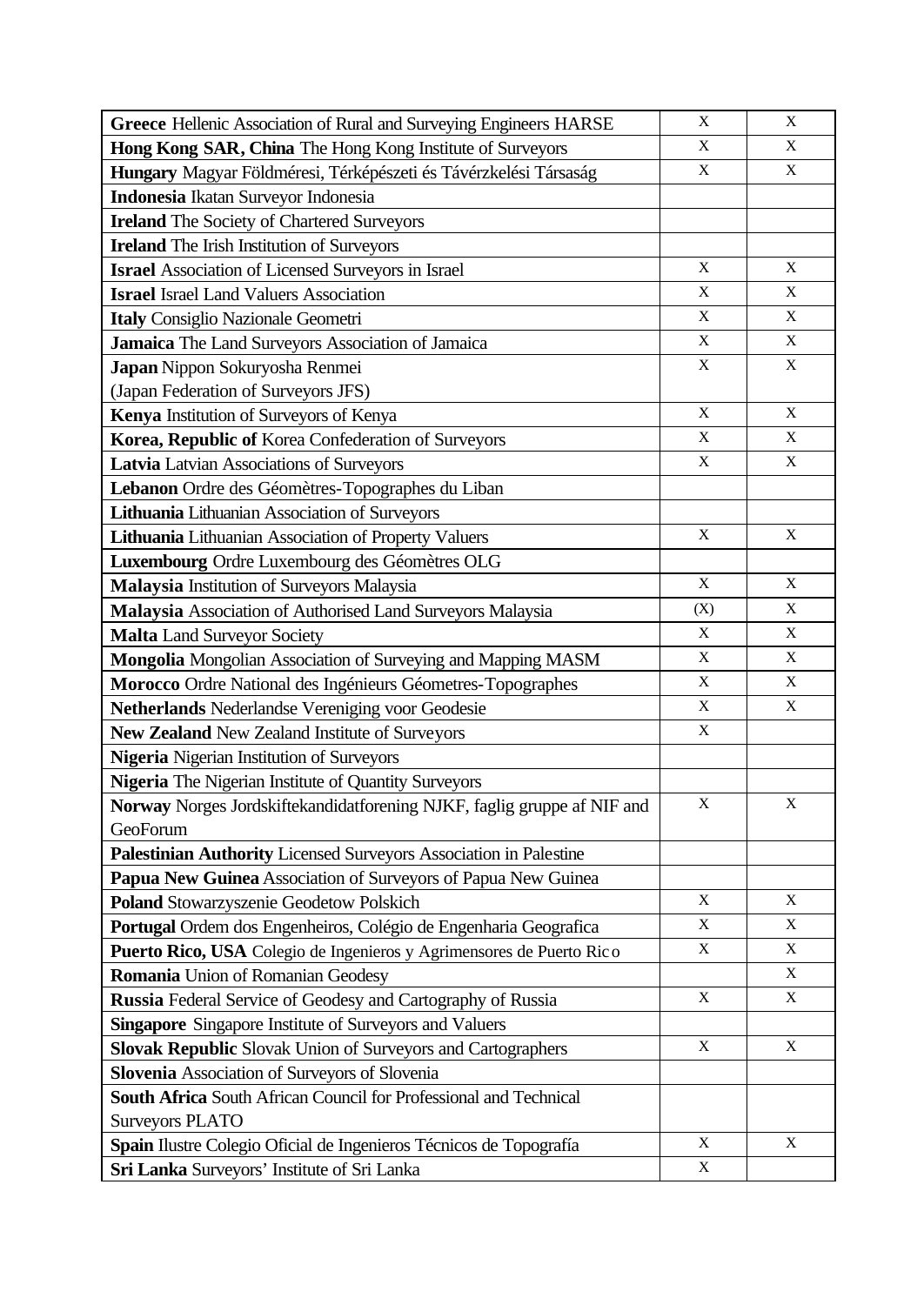| Sweden Sveriges Lantmätareförening SLF                              | $\mathbf X$ | $\mathbf X$ |
|---------------------------------------------------------------------|-------------|-------------|
| Switzerland Schweizerischer Verein für Vermessung und Kulturtechnik | X           | $\mathbf X$ |
| Syria Order of Syrian Engineers and Architects                      |             |             |
| Trinidad and Tobago Institute of Surveyors of Trinidad and Togabo   | $\mathbf X$ | X           |
| <b>Turkey</b> Chamber of Surveying Engineers of Turkey              |             |             |
| <b>Ukraine</b> Ukrainian Society of Surveying                       |             |             |
| United Kingdom The Royal Institution of Chartered Surveyors RICS    | $\mathbf X$ | X           |
| <b>United Kingdom Institution of Civil Engineering Surveyors</b>    | X           | $\mathbf X$ |
| Uruguay Asociacion de Agrimensores del Uruguay                      | $\mathbf X$ | X           |
| U.S.A. American Congress on Surveying and Mapping ACSM              | (X)         | $\mathbf X$ |
| <b>U.S.A.</b> Appraisal Institute AI                                | $\mathbf X$ | X           |
| Vietnam Association of Geodesy, Cartography and Remote Sensing      |             |             |
| Yugoslavia Union of Surveying Engineers (Serbia and Montenegro)     |             | X           |
| Zambia Surveyors Institute of Zambia                                |             |             |
| Zimbabwe Survey Institute of Zimbabwe                               | $\mathbf X$ | $\mathbf X$ |
|                                                                     | 55/88       | 54/88       |
|                                                                     | (52/85)     |             |
| <b>AFFILIATES</b>                                                   |             |             |
| <b>Brunei Darussalam</b>                                            |             |             |
| Cambodia                                                            |             |             |
| <b>Chile</b>                                                        |             |             |
| Colombia                                                            | $\mathbf X$ | $\mathbf X$ |
| <b>El Salvador</b>                                                  |             |             |
| <b>Guatemala</b>                                                    |             |             |
| <b>Jordan</b>                                                       |             |             |
| <b>Mexico</b>                                                       |             | X           |
| <b>Namibia</b>                                                      | $\mathbf X$ | $\mathbf X$ |
| <b>Nepal</b>                                                        |             | X           |
| <b>Rwanda</b>                                                       | $\mathbf X$ | $\mathbf X$ |
| <b>CORRESPONDENTS</b>                                               |             |             |
| <b>Antigua and Barbuda</b>                                          |             |             |
| <b>Bahrain</b>                                                      |             |             |
| <b>Bhutan</b>                                                       |             |             |
| <b>Burkina Faso</b>                                                 |             |             |
| <b>Cameroon</b>                                                     |             |             |
| Guyana                                                              |             |             |
| <b>India</b>                                                        |             |             |
| <b>Lesotho</b>                                                      |             |             |
| Madagascar                                                          |             |             |
| <b>Senegal</b>                                                      |             |             |
| Tanzania (Zanzibar)                                                 | X           | X           |
| <b>Thailand</b>                                                     |             |             |
| <b>Tonga</b>                                                        |             |             |
| <b>Tunisia</b>                                                      |             |             |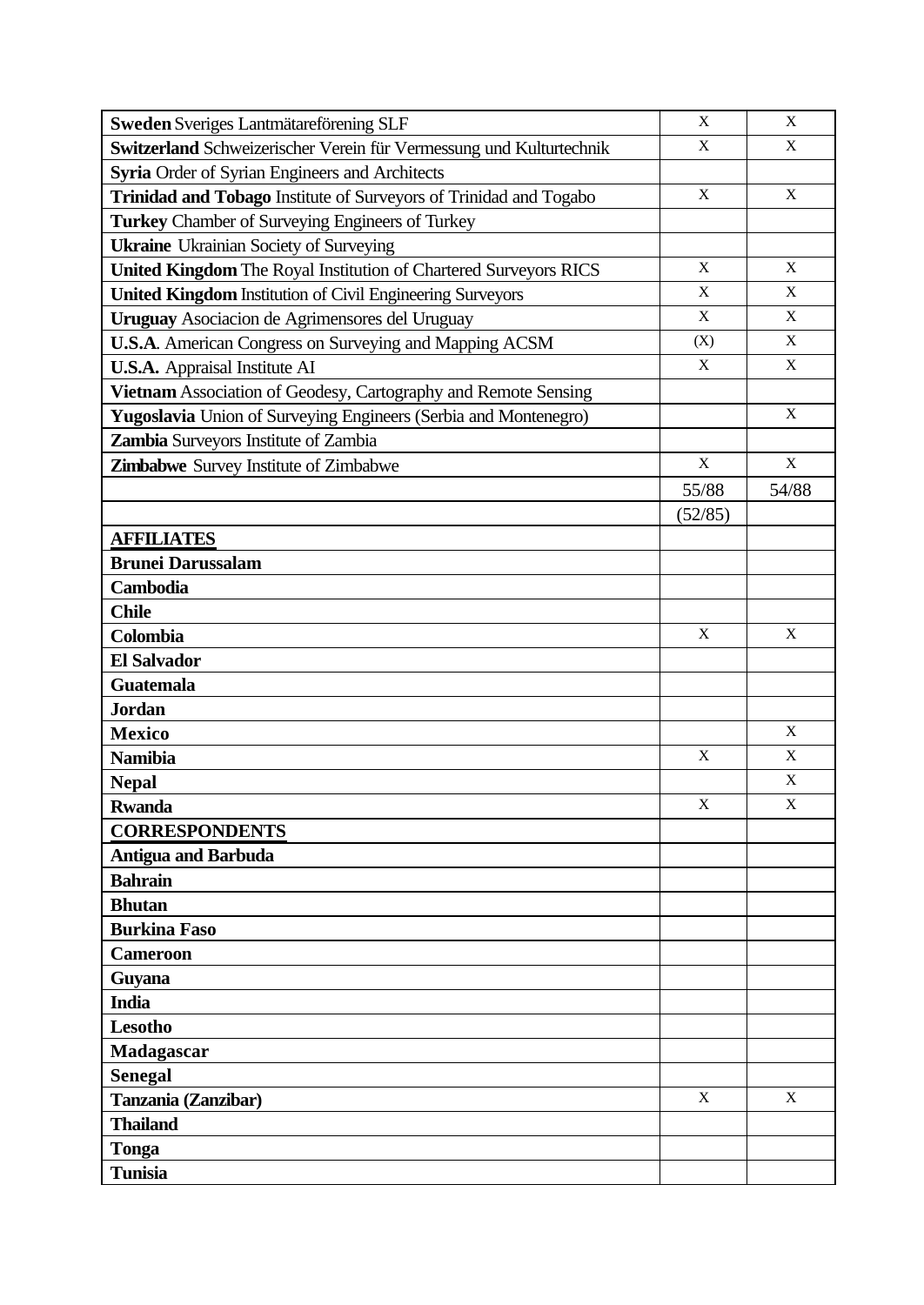| <b>Tuvalu</b>                                                          |             |             |
|------------------------------------------------------------------------|-------------|-------------|
| <b>CORPORATE MEMBERS</b>                                               |             |             |
| <b>Berntsen International Inc</b>                                      | $\mathbf X$ | $\mathbf X$ |
| <b>Blom ASA</b>                                                        |             |             |
| Cameroon Engineering S.A.                                              |             |             |
| Environmental Systems Research Institute, Inc. (ESRI)                  | $\mathbf X$ | $\mathbf X$ |
| GeoInformatics                                                         |             |             |
| <b>GITC Bv</b>                                                         | $\mathbf X$ | X           |
| Deutsche Gesellschaft für Technische Zusammenarbeit (GTZ) GmbH         |             |             |
| Hansa Luftbild Sensorik und Photogrammetrie GmbH                       | $\mathbf X$ | $\mathbf X$ |
| <b>IGN</b> France International                                        | $\mathbf X$ | $\mathbf X$ |
| <b>Josef Attenberger GmbH</b>                                          |             |             |
| Kampsax-Geoplan                                                        |             |             |
| Leica Geosystems AG                                                    |             |             |
| <b>MENSI S.A.</b>                                                      |             |             |
| MicroSurvey Software, Inc.                                             |             |             |
| <b>Schonstedt Instrument Company</b>                                   |             |             |
| SECO Manufacturing Co., Inc.                                           |             |             |
| Sokkia Co Ltd                                                          |             |             |
| SURVEYPLANET, Inc.                                                     |             |             |
| Terra Map Server GmbH                                                  |             |             |
| <b>Thales Navigation</b>                                               |             |             |
| Trimble Navigation Ltd.                                                |             |             |
| <b>ACADEMIC MEMBERS</b>                                                |             |             |
| <b>Argentina UNSE</b>                                                  |             |             |
| <b>Australia</b> The University of Melbourne                           | X           | X           |
| Austria BOKU, Vienna                                                   | X           | X           |
| <b>Botswana</b> University of Botswana                                 |             |             |
| <b>Canada University of Calgary</b>                                    |             |             |
| <b>Canada University of New Brunswick</b>                              |             |             |
| <b>Chile</b> Universidad de Concepcion                                 |             |             |
| <b>China</b> Wuhan University                                          |             |             |
| Colombia Universidad Distrital Francisco José de Caldas de Bogotá      |             | X           |
| <b>Denmark Aalborg University</b>                                      | X           | $\mathbf X$ |
| Finland Helsinki University of Technology                              | $\mathbf X$ | $\mathbf X$ |
| <b>Finland EVTEK</b>                                                   |             |             |
| Germany Technische Universität München                                 | $\mathbf X$ | $\mathbf X$ |
| <b>Germany Anhalt University of Applied Sciences</b>                   |             |             |
| Germany University of Applied Sciences Oldenburg/Ostfiresland/         |             |             |
| Wilhemshaven                                                           |             |             |
| Germany Technische Universität Berlin                                  |             |             |
| <b>Ghana</b> Kwame Nkrumah University of Science and Technology, KNUST |             |             |
| <b>Ghana Western University College</b>                                |             |             |
| <b>Greece National Technical University of Athens NTUA</b>             | X           | $\mathbf X$ |